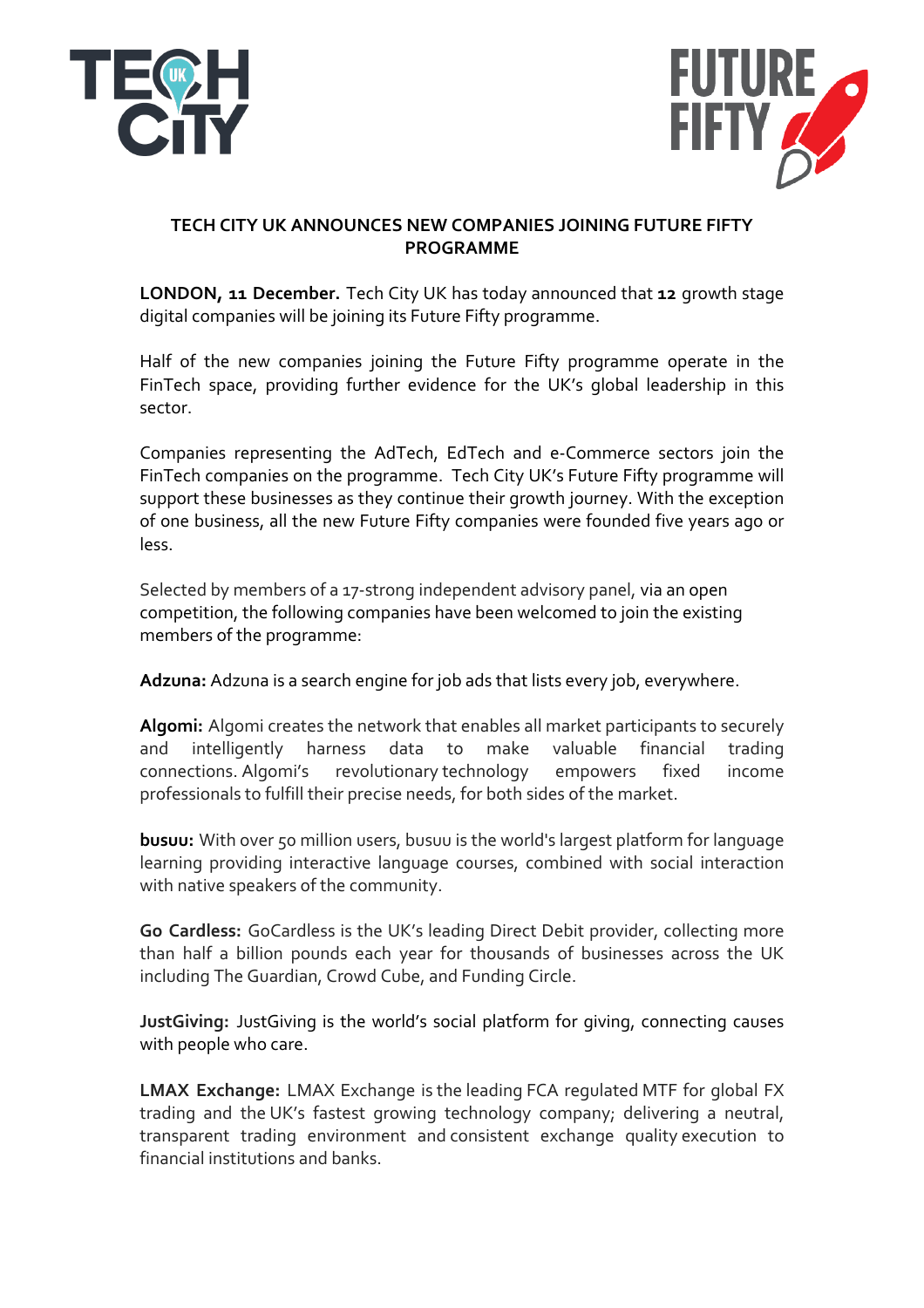Performance Horizon: Performance Horizon Group provides a world-class affiliate marketing and partner management platform that enables large enterprises to connect directly with their online and mobile publishers at scale, globally.

**Qubit:** Qubit empowers businesses to customise and optimise websites in real-time using qualitative and quantitative visitor data to deliver the right content to the right users at the right time.

**Ratesetter:** RateSetter is the one of the largest P<sub>2</sub>P lending platforms in the UK, offering a ground-breaking proposition that cuts out the middle man and shares the savings with everyday borrowers and lenders desperate for a better deal.

**Rockabox:** Rockabox is on a mission to improve the quality of digital brand marketing. They've spent the last three years building a world leading content creation and distribution platform which hands control back to brands, agencies and publishers, helping them create, deliver and analyse video and rich media campaigns programmatically, at scale.

**TransferWise:** TransferWise is an international money transfer platform - it makes it up to 10 times cheaper to send money abroad compared to using a bank.

**World Remit:** WorldRemit is a global money transfer service – making sending simpler for friends and family in more than 110 countries.

Taavet Hinrikus, co-founder of TransferWise and member of the Future Fifty Programme said: "London is a fantastic place for fintech because it brings together both tech and financial talent from all over the world. In order to keep London as a driving force for both fintech and innovation, it's important to have good communication with the government. Tech City UK's Future Fifty programme is helping startups like TransferWise to do just that."

Philipp Stoeckl, Director of the Tech City UK Future Fifty programme, commented: "The new companies selected for the Future Fifty programme represent some of the nation's most exciting and innovative digital businesses. The Future Fifty team looks forward to working closely with these new companies to help them reach the next stage of their growth journey. We also wish to congratulate the graduating companies who collectively have achieved outstanding and inspirational milestones." 

Tech City UK has confirmed that 12 companies will graduate from the programme to form an alumni class of companies. The graduating members will continue to receive a form of support from the Future Fifty team that reflects their more advanced stage of growth. They are: **ao.com, Box, Horizon Discovery, Just-Eat, Masternaut, matchesfashion.com, mimecast, Neomobile, OrderDynamics, Photobox, Skyscanner, and Zoopla.**

The inaugural Future Fifty companies created significant job growth, employing over 15,000 people in 2014. In the last year, together they generated an estimated  $£2.1$ bn in net revenue – representing an average growth of over 60%. In addition,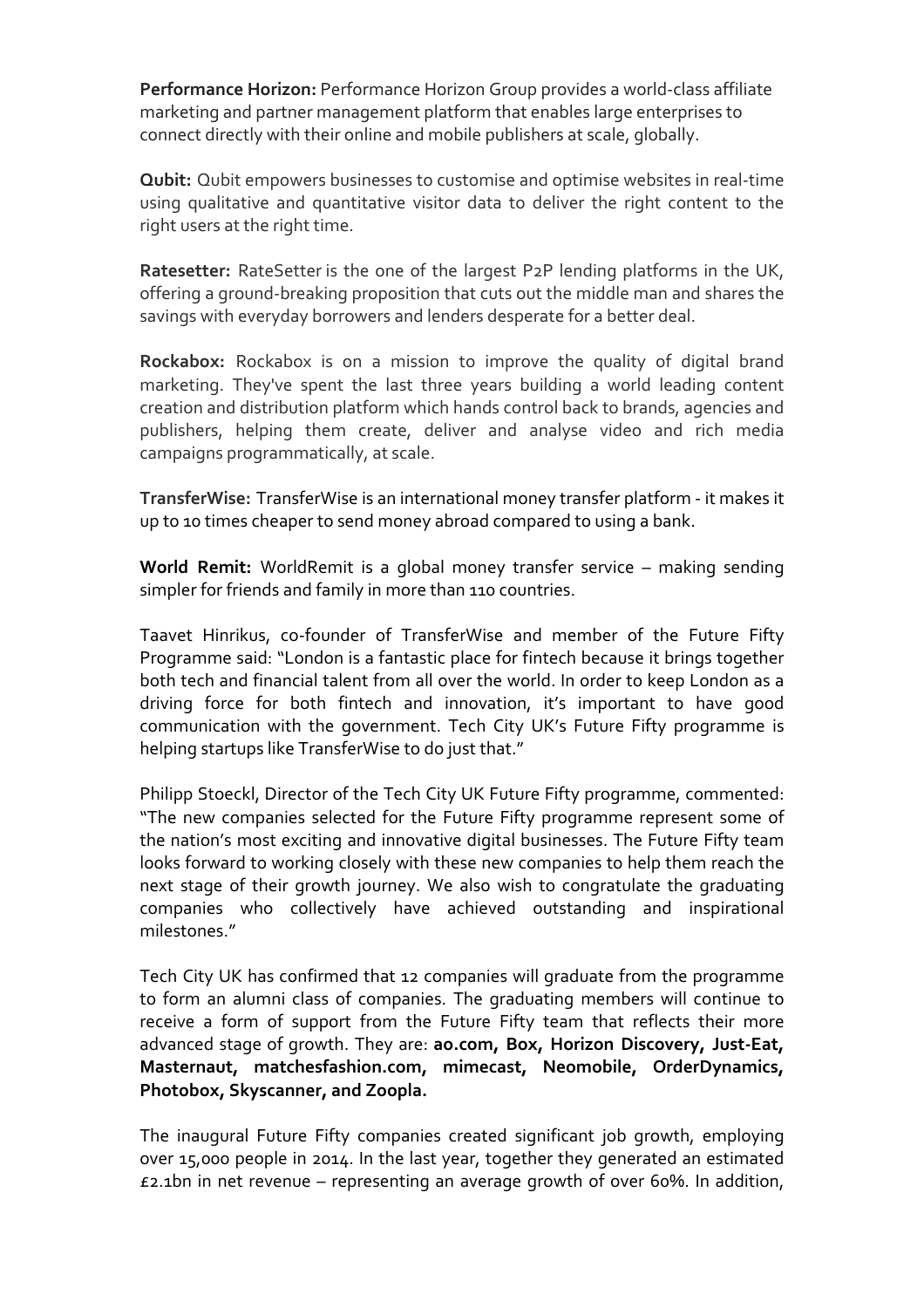four of the companies have completed IPOs on the London stock markets with a total value of  $E_3$ .7bn. 13 of the companies have attracted a combined  $E_2$ 60m in investment.

The Future Fifty are leading a movement that is seeing increasing numbers of technology scale-ups primed to take advantage of recent innovations such as the High Growth Segment and the scrapping of stamp duty on AIM shares, making UK listings more attractive for growing tech businesses.

The Future Fifty programme was launched at the end of 2013 to accelerate the success of high-growth tech businesses. Tech City UK's Future Fifty programme has supported 50 innovative and exciting growth-stage companies in the UK, matching them with schemes and incentives relative to their stage of growth and specific needs. Members of the Future Fifty programme benefit from bespoke support designed to drive continued growth, including quidance on policy, recruitment and global expansion from the Future Fifty team and a suite of private sector experts.

The UK government has some of the best and most far-reaching support for entrepreneurs in the world; the programme provides a single point of contact across Government as well as range of private sector delivery partners, matching companies with publicly funded schemes and incentives relevant to their stage of growth and specific needs. Future Fifty is a two year programme, which inducts new companies approximately every 6 months.

Over the last year, the Future Fifty team has rendered support on more than 250 individual matters, covering strategic and practical assistance around themes such as funding options, business support and talent. The team has connected Future Fifty companies to private sector stakeholders, government influencers and partners, as well as running a range of events with the support of private sector partners such as Ernst & Young, Kilburn&Strode, Numis, FTI Consulting and KPMG.

In addition, the programme has also reflected issues raised by companies directly into Government. The Future Fifty programme team and Tech City UK's FinTech Forward Working Group has supported the active campaigning efforts of peer-topeer (P2P) lending providers, including Funding Circle and Zopa, which resulted in the introduction of new bad debt relief for lending through P2P platforms announced by the Chancellor of the Exchequer, George Osborne, in the Autumn **Statement** 

For more info on the Future Fifty programme and the participating member companies, download the recently published Future Fifty report.

## **ENDS**

**Press contact:** Ben Pattie 020 7199 6185 ben.pattie@wearsevenhillsgroup.com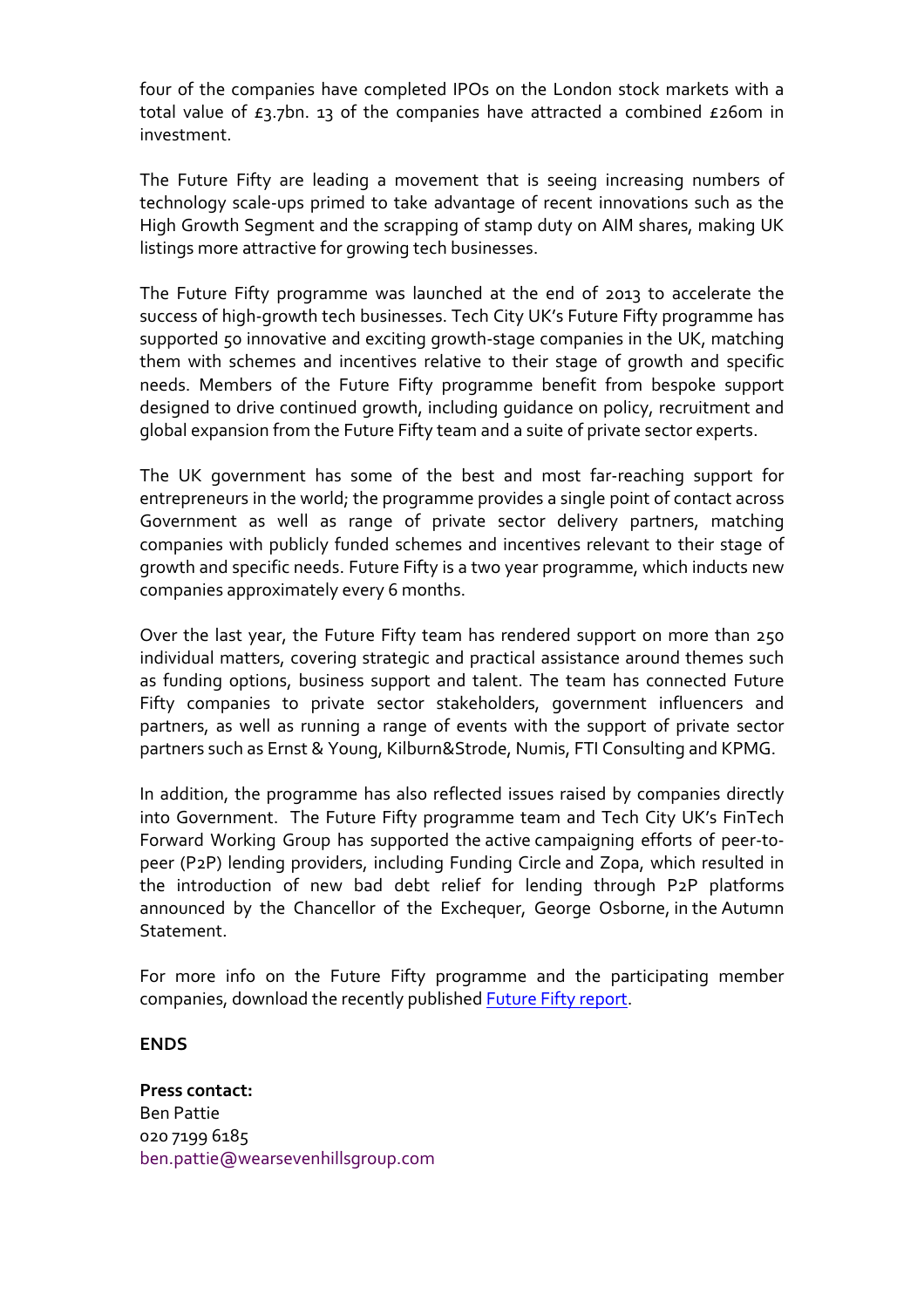# **NOTES TO EDITORS**

Using a combination of quantitative and qualitative criteria, successful applicants were selected by the independent Future Fifty Advisory Panel. The Advisory Panel consisted of entrepreneurs and experts from the tech and wider business community including:

- Suranga Chandratillake, Founder of Blinkx, now GP at Balderton Capital
- Andy Kanter, former COO, Autonomy
- Paul Harrison, CFO, Wandisco
- Keith Wallington, former COO, Mimecast
- Antony Clavel, Summit Partners
- Christian Hernandez, WhiteStar Capital
- Robin Klein, Index Ventures

# Companies Graduating from the Future Fifty Programme:

# ao.com, Box, Horizon Discovery, Just-Eat, Masternaut, matchesfashion.com, **Mimecast, Neomobile, OrderDynamics, Photobox, Skyscanner, Zoopla**

# **About Tech City UK**

Anchored in Shoreditch, Tech City UK delivers programmes focused on accelerating the growth of digital businesses, in London and cities across the UK, at all stages of their development. Our programmes include Future Fifty, Digital Business Academy and Internet of Things Launchpad.

A publicly funded organisation with a private sector mentality, we also provide a voice of advocacy for digital entrepreneurs. We feed back our findings to policymakers to influence change and are dedicated to fostering the right conditions to start, grow and scale a digital business in the UK. We aim to make life better for digital entrepreneurs.

# @TechCityUK | www.techcityuk.com

# **About the Future Fifty Programme**

Delivered on behalf of the UK government by a dedicated team within Tech City UK, the Future Fifty is a programme of support for growth stage digital businesses. In October 2013, the first  $25$  high-growth, high-potential companies were selected to take part in the Future Fifty programme. A further 25 companies were announced in December 2013. To date the programme has supported 50 of the most innovative and exciting growth-stage companies in the UK, matching them with schemes and incentives relative to their stage of growth and specific needs. For more information on the programme and its companies please visit www.futurefifty.com and download the report.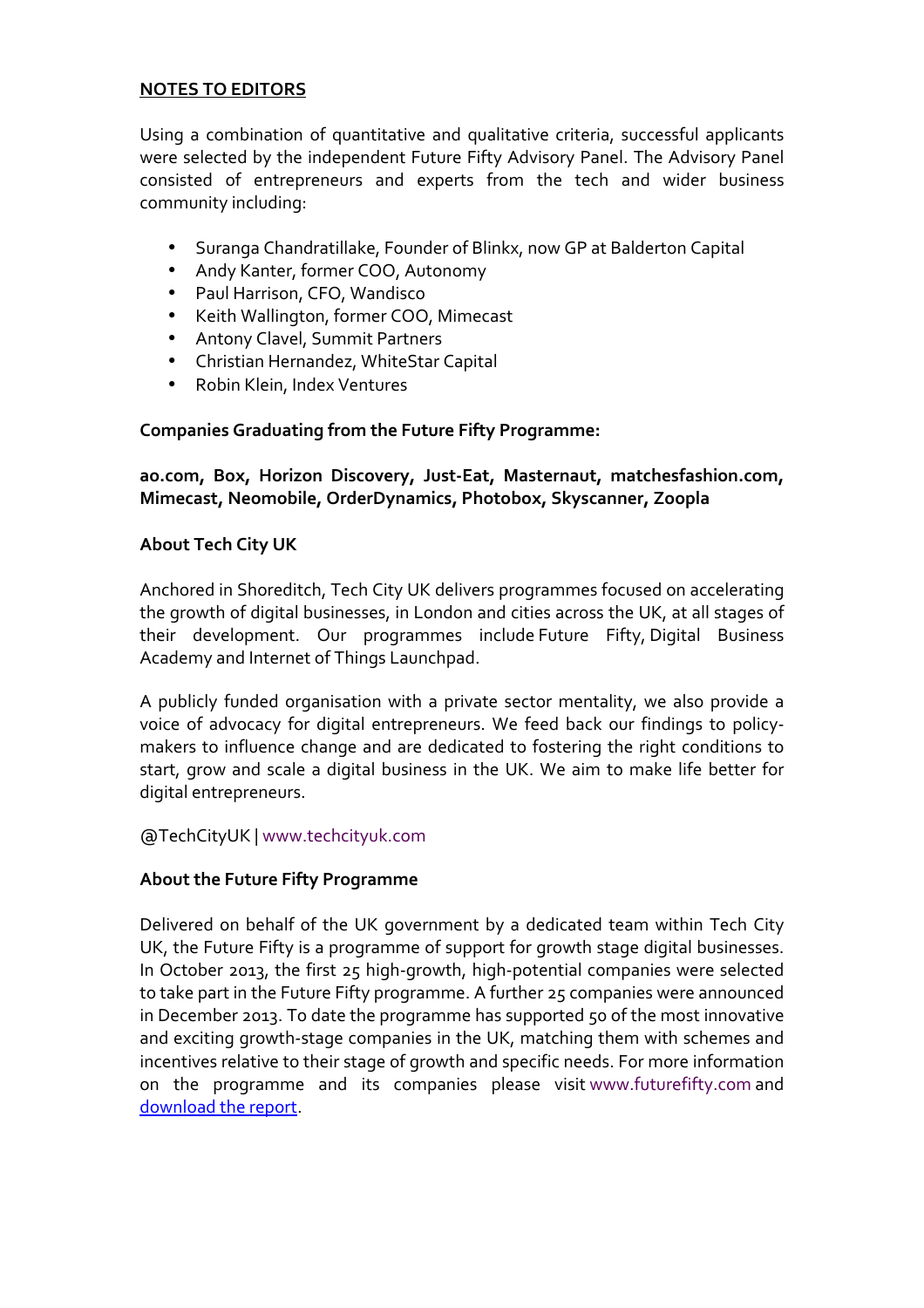# Full list of new Future Fifty member companies:

# **Adzuna:**

Adzuna is a search engine for job ads that lists every job, everywhere.

# **Algomi:**

Algomi creates the network that enables all market participants to securely and intelligently harness data to make valuable financial trading connections. In the ever-changing landscape of capital, leverage and liquidity requirements, Algomi's revolutionary technology empowers fixed income professionals to fulfill their precise needs, for both sides of the market.

## **busuu:**

With over 50 million users, busuu is the world's largest platform for language learning providing interactive language courses, combined with social interaction with native speakers of the community.

## **Go Cardless:**

GoCardless is the UK's leading Direct Debit provider, collecting more than half a billion pounds each year for thousands of businesses across the UK including The Guardian, Crowd Cube, and Funding Circle.

### **JustGiving:**

JustGiving is the world's social platform for giving, connecting causes with people who care.

### **LMAX Exchange:**

LMAX Exchange is the leading FCA regulated MTF for global FX trading and the UK's fastest growing technology company; delivering a neutral, transparent trading environment and consistent exchange quality execution to financial institutions and banks.

### **Performance Horizon:**

Performance Horizon Group provides a world-class affiliate marketing and partner management platform that enables large enterprises to connect directly with their online and mobile publishers at scale, globally.

### **Qubit:**

Qubit provides technology to ecommerce businesses to deliver best-in-class personalised online customer experiences, through generating a real-time understanding of visitors through data collection.